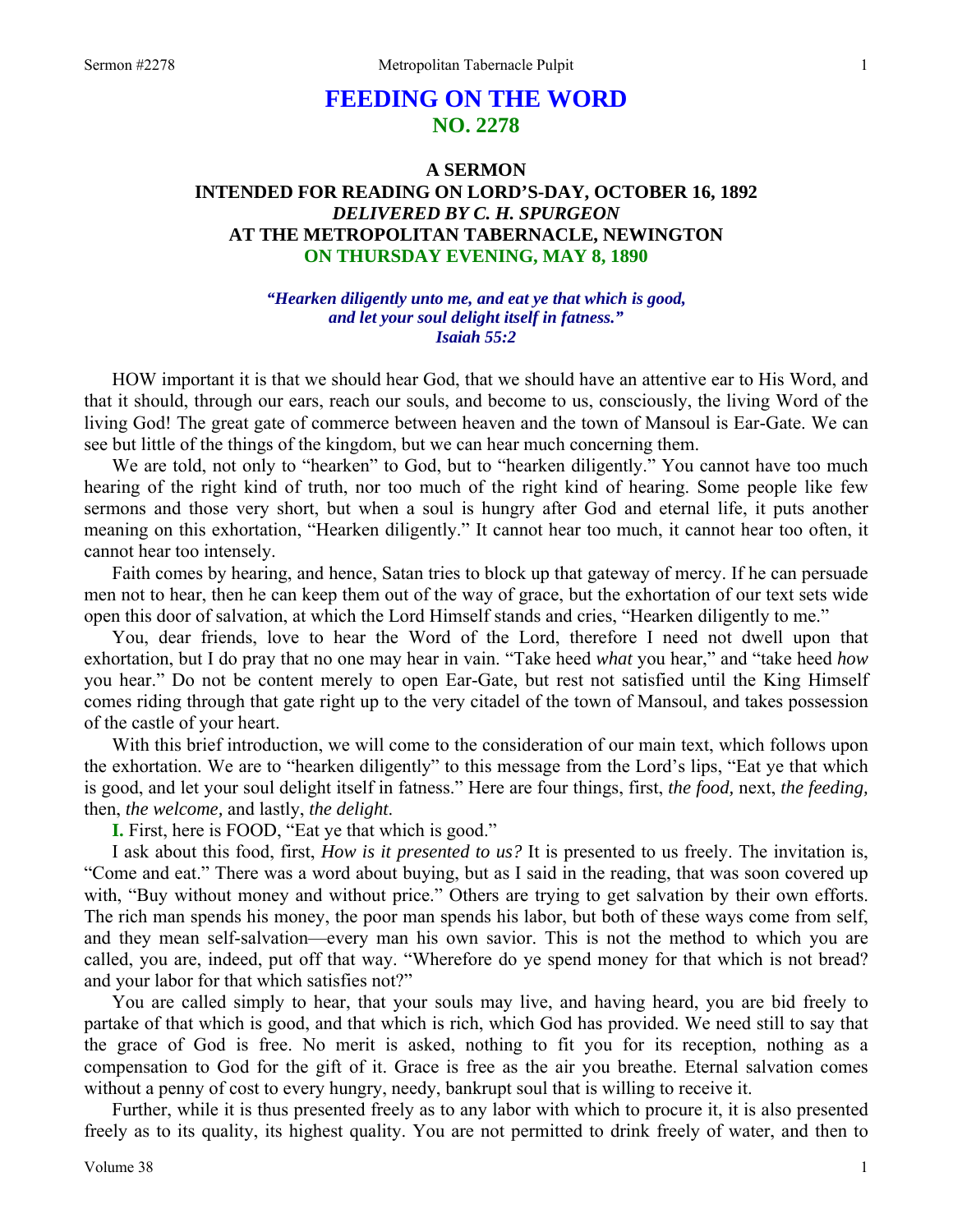purchase wine. You are not invited to come and eat freely that which is good, and then to spend your labor for that which is fat. No, the richest dainties of God's house are as free as the bread He gives to hungry souls. You think that you will be highly favored if you are allowed to partake of the crumbs that fall under the table, and so indeed you will be, but the daintiest morsels on the table are as free to you as those crumbs.

Sanctification is as much a gift of God as justification, and the highest perfection in heaven is as much the gift of grace as the first cry of, "God, be merciful to me a sinner." It is all graciously given, and you are invited to come, not only to the waters, but to drink wine and milk, to eat that which is good, and to delight yourselves in fatness.

This royal bounty is freely given, and freely given to the most undeserving. The only limitation is no limitation at all, "Ho, every one that thirsteth!" All of you who are dissatisfied, or discontented, who have not obtained what you wanted, who are longing for something, you hardly know what it is you do long for, you who have a thirst insatiable but yet indescribable, who came here tonight saying, "I wish I had it, others that I know have it, I hardly know what it is that they have, but oh, that I might have it!"you will find out what it is when you have received it.

You hardly know yet what the taste of wine and milk may be. You hardly know yet what the fat things full of marrow, that are part of Christ's great Gospel feast, can possibly be. You shall know them by and by, but be who you may, come and welcome, sinner, come. If you have nothing, Christ is everything. Though you are unworthy, He is infinitely worthy, and so He presents to you food tonight on the freest possible terms, or indeed, without any terms or conditions at all, for He puts it thus, "Eat ye that which is good, and let your soul delight itself in fatness."

I ask, next, *What is this food?* I answer, first, it is the Word of God. The soul can never feed to the satisfying of the understanding, the conscience, the heart, except upon divinely-revealed truths. You must know what God would have you know. Therefore attend, and hearken diligently, that the Godbreathed truth may become nutriment to your spirit.

Better still, the food is the Incarnate Word of God, for Christ Jesus, the Son of man, the Son of God, is *the* Word. If men feed on Him, they shall find that His flesh is meat indeed, and His blood is drink indeed. Remember His own words, "This is the bread which cometh down from heaven, that a man may eat thereof, and not die. I am the living bread which came down from heaven: if any man eat of this bread, he shall live for ever: and the bread that I will give is my flesh, which I will give for the life of the world." This is God's Bread given to you, His Only-begotten Son, clothed in human flesh, living and dying for the sons of men. Happy are they who feed on this heavenly manna.

What is this bread? Well, it is the grace of God. As you read this chapter through, you find that the Lord refers first to His Word, and bids you hear it. Next, He speaks of His Son, whom He has given to be a witness to His people. Further on, He magnifies His grace, and speaks of wonderful changes which that grace works in those to whom it is given.

Oh, how satisfying is the grace of God! "He giveth more grace." We live upon grace, it is our daily bread, grace for every trial, grace for every duty, grace for every sin, and grace for every grace! "Of his fullness have all we received, and grace for grace." This is the food for you. Thirsty with sin, your sin is quenched with grace. May God grant us grace to feed upon grace, to live upon His Word, and to feast upon His Son!

I ask yet another question, *What is the nature of this food?* It is good, it is good, in every sense of the word "good." It is satisfying. It is pure, no harm can ever come by eating it. This heavenly food is good, and good for you, good for you tonight, good for you at any time, good for you living, good for you dying. All other foods that men seek after are unsubstantial, they can surfeit, but they cannot satisfy; they can cloy, but they cannot content; but the food that has come down from heaven, if a man does but take it into himself, shall be the best food he ever ate.

Moreover, this food is described here as being fatness, "Let thy soul delight itself in fatness." Within the Word of God, there are certain choicer truths, in Christ there are certain choicer joys, in grace, there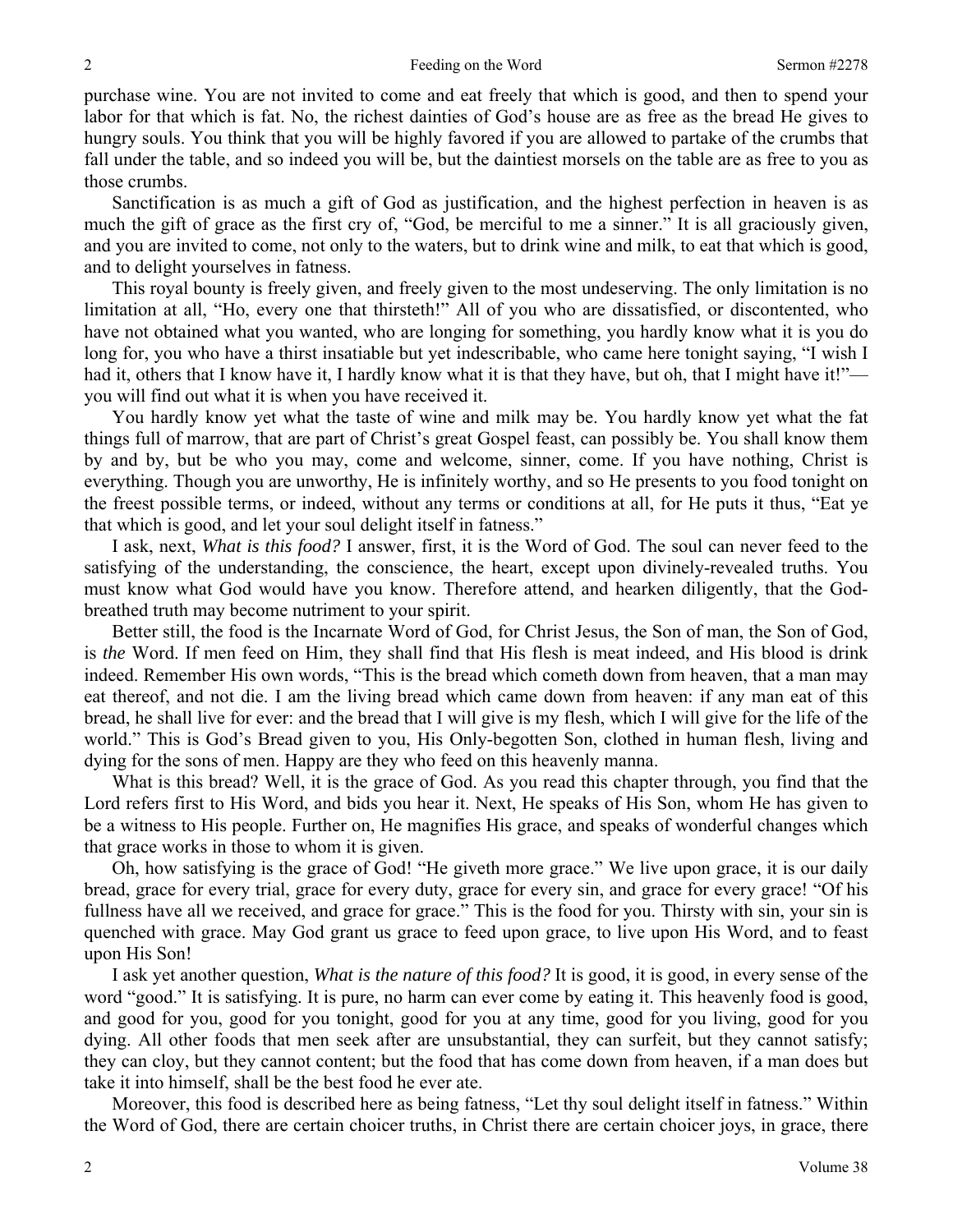are certain choicer experiences than men at first realize. It is not merely bread and food, but it is marrow and fatness. There are "tidbits" for the Lord's children. "Let thy soul delight itself in fatness." "In this mountain shall the Lord of hosts make unto all people a feast of fat things, a feast of wines on the lees, of fat things full of marrow, of wines on the lees well refined."

I hope that before we have done tonight, we shall have introduced some poor soul to the fatness, the choice special parts of God's most holy Word. It is not lean meat that God gives you, not scrapings from a bone, but He feeds us royally, He gives us of the best He has, and plenty of it. "He daily loadeth us with benefits." He gives us meat to eat of which even angels do not know.

> *"Never did angels taste above, Redeeming grace, and dying love."*

These things are our soul's daily nourishment.

**II.** But now, secondly, here is FEEDING.

One of the most important words in our text is that little word eat, "Eat ye: eat ye."

Food is of no use until it is eaten, and here, often, is the crucial question with seeking souls. "I see that Christ is the Bread of life that I want, but how am I to eat Him?" Well, now, really, you ought not to need any instruction on this point. We take a great many orphans into the Orphanage, and some of them are very ignorant, and we have to teach them a great many things, but we have no class for teaching them to eat. They all know how to do that, and to do it pretty heartily too.

If men were hungry, they would know how to eat, if they had the bread. It is because men are not really hungry on account of sin that they come and ask us, "What do you mean by this eating?" Yet it may be that some are sincere in asking the question, so I will answer it.

To eat is, first, to *believe*. To "eat" a truth, you must believe it to be true. To "eat" Christ, you must believe Him to be the Christ of God. To "eat" the grace of God, you must believe it to be "the grace of God, which bringeth salvation."

## *"Artful doubts and reasonings be Nailed with Jesus to the tree."*

I will gladly lend you a nail or two, and the use of a hammer as well, for I like not these doubts. They are in the air like midges, they fly about everywhere, and certain brethren endeavor to multiply the pests. But oh, that you, poor sinner, would have done with doubts, and simply believe! Believe what is certainly true, for God cannot lie, and what He reveals is infallibly sure. Believe it.

Well, after you have done that, to eat is chiefly to *appropriate*. A man takes a piece of bread into his hand, but he has not eaten it till he has put it into his mouth, and swallowed it, and it has gone down into the secret parts of his very self, and has become his very own. When a thing is eaten and digested, it cannot be restored.

You may take away my house. You may take away my money, but you cannot take away from me yesterday's dinner. You must take Christ in the same way that you eat your food, that is, appropriate Him. Say, "He is mine, I take Him to be wholly mine. This Christ, this grace, this pardon, this salvation, I believe it, and I now trust in it, rest in it, appropriate it, and take it to be my own." "Suppose that I should make a mistake in taking it," says one. Nobody ever did. If you can take it, God has given it to you. If you have grace to grasp Christ, though you think yourself a thief in doing so, there is no roguery in it. What God sets before you, take, and ask no questions.

Oh, what a blessed thing it is when a soul is enabled to feed upon the Word of God, to feed upon the Christ of God, to feed upon the grace of God! You cannot do wrong in so doing. It is written, "Him that cometh to me, I will in no wise cast out." "Let him that is athirst come. And whosoever will, let him take the water of life freely." This is to eat—to appropriate.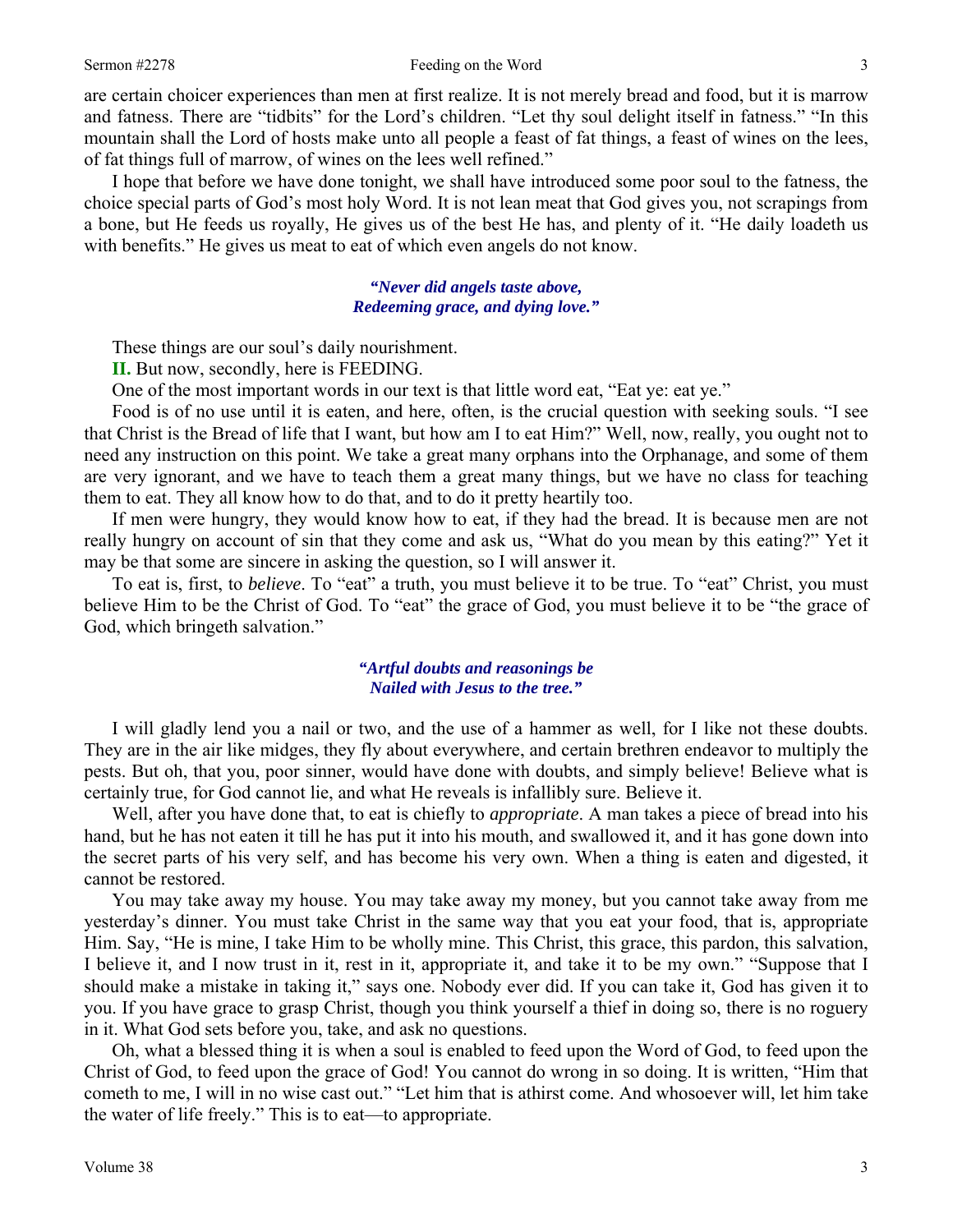But after you have eaten, you know, the full process of eating includes digestion. How do I digest the Word of God? I know what it is to read, and mark, and learn it, but how do I inwardly digest it? When you do meditate upon it. Oh, what a blessed work is that of sacred meditation, turning the truth over and over and over in the mind, throwing it into the winepress of memory, and treading it out with the feet of thought, till the ruby juice flows out, and you drink thereof, and are satisfied! Meditate upon the Word, think much of what God has done for you. Think over His thoughts, turn over His words, and thus your soul will grow strong.

Feeding also means *trusting yourself wholly to Christ*. The man who eats his breakfast, goes about his business trusting to the strength which that morning's meal will give him, and when noontide comes, and he feels faint, he eats again, without a doubt that what he eats will nourish him, and he goes back to his work, and uses muscle and sinew, trusting his food to supply him with power.

It is just the same with Christ. Take Him, and believe that He will help you to go about your business, to bear your trouble, to meet your adversary, to serve without weariness, and to run without fainting. This is to eat that which is good, it is to take freely into your own self Christ, His grace, His Word, and to live thereon, that you may grow thereby.

I should like to make this plain to all of you, but I cannot make it any plainer than this. You have Christ before you, take Him. "Oh, but I am not fit," says one. A man who is very hungry might say that he is not "fit" for dinner, but if he is a sensible man, he just falls to and eats. So let it be with you, whatever your unfitness may be, you are welcomed by the invitations of this chapter. Come along with you, enter the banquet hall at once, and feed to the full.

#### **III.** My third head is WELCOME.

What does the Lord say? "Eat ye that which is good, and let your soul delight itself in fatness."

Do you see, here is, first, *no stint?* "Eat, eat, eat, eat, and let your soul delight itself in fatness." It is not said, "Here is a pair of scales, here is a plate, here is a knife. The law allows so many ounces of meat to you, just so much, and you must not have half-an-ounce over." Nothing of the kind. You are just taken to the table, and the exhortation is, "Eat to your heart's content. Let your soul delight itself in fatness." There is no stint.

As there is no stint, so there is *no reserve*. It is not said, "Now you may eat those two things, but you must not touch that nice fat morsel over there, that is for Joseph, that is for the particular favorite, not for you." No, poor soul, when God invites you to His table, you may have anything there is on the table. No matter though it be eternal life, though it be communion with Christ, though it be immutable love, you may eat it. Take it, take it, for you are not called here to sit, as they used to have it, "below the salt," among the inferior folk, you are called to sit at the table like any of the princes, and the great King Himself says, "Eat ye that which is good, and let your soul delight itself in fatness."

So too, there is *no end* to the feast. "Eat, keep on eating. Delight yourself in fatness, keep on delighting yourself in fatness. You will never use it all up." I read of a country once, though I hardly believed the description of it, for it was said that the grass grew faster than the cows could eat it. Well, there is a country that I know of, where the grass grows faster than the sheep can eat it. You may eat all you will out of the divine Word, but you will find that there is more left than you have taken, and it seems as if there were more after you had taken it, as if the grass grew deeper as you fed more ravenously upon it. You will find it so.

God puts no reserve as to time. In the morning, feed on His Word, at noontide, drink to strengthen your life out of the Sacred Scriptures, and at night, feed your heart, yet again, upon your evening portion.

I want to talk to you a little about this feeding, and especially in reference to the fatness of divine truth. There are some of God's people who do not live upon the richer meats of His Word. Poor souls, some of them never get a taste of them. Perhaps they attend a ministry where the richer meat is never brought out. The "clods and stickings" of the Gospel they will get, but not the prime joints, not the best parts of the Gospel.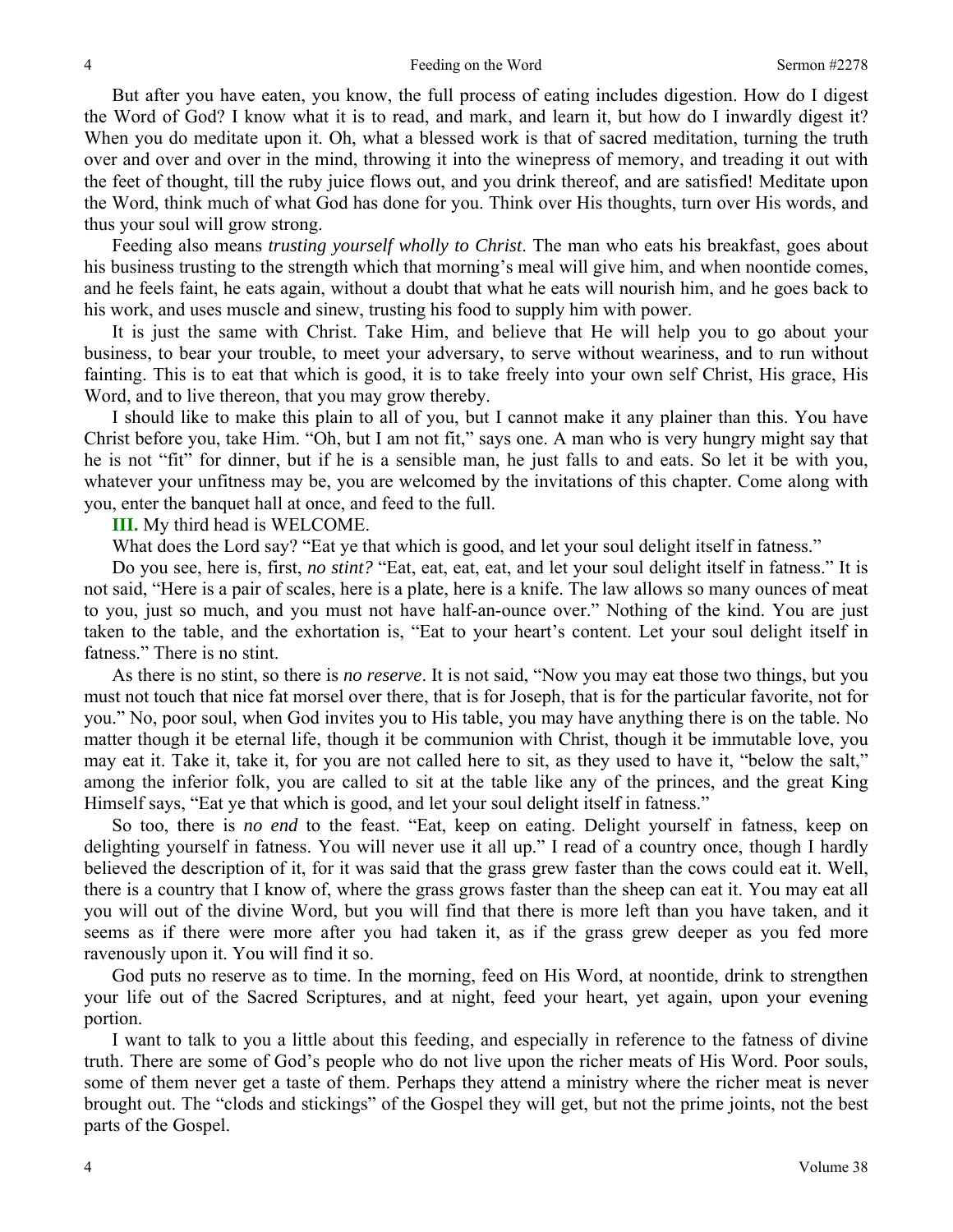Well, well, if that is all that their ministers have to give them, it is well that they should give them that, but if any man has learned by experience to feed upon the deep things of God, and the meat that sustains the soul, let him not fail to put it in due season upon the children's table. Why, some of you dare not make a good meal on the doctrine of election! If you did, you would find it to contain "fat things full of marrow."

The doctrine of the perseverance of the saints, the doctrine of the immutable love of God, the doctrine of the union of the believer with Christ, the doctrine of the eternal purpose that can never fail why, I have seen many a child of God sniff at these things! Well, well, well, we must not find fault with them. Babes, of course, do not like meat. Poor creatures, they have not teeth enough yet to bite meat, so we must give them milk. Only let not the babes kick at us who can eat meat. We must eat the strong meat, for it is the very food of our souls.

Different foods are for different growths of grace, but it is a pity that the children of God should habitually neglect the richer joints of the Gospel. There are some of them who measure themselves by others. I do believe that some of God's people are afraid of being too holy, which fear need never haunt them much. Some of them are afraid of being too happy, because they know a dear soul, who is a kind of weather-glass to them, and she is not very often happy, and so they are afraid that they must not be.

How many a person has set up Mr. Little-faith to be his model, or Mr. Ready-to-halt, with his crutches, to be a kind of pattern to him! Now, Ready-to-halt was a very sensible man, he would not advise other people to use crutches. They were good for him, but he wished that he had never wanted them. So is it with a mournful child of God, there are some of the best who are of a sorrowful spirit, but I would not recommend *you* to be like them. If that man on the other side of the table dares not eat the marrow and fatness, that is no reason why you should not have your share if you can enjoy it.

There are some people (I will not judge them), who always want to know, when they come to God's feast, how little food will be sufficient, what is the minimum upon which a person could live. Dear, dear, I never tried that plan, and I do not recommend you to go tonight, and consult a doctor to know what is the smallest amount of food upon which a man could live. There are, I fear, a good many of you working out that problem with regard to your souls.

You say, "Well, now, do you not think that one sermon on Sunday is quite enough?" Then there is the prayer meeting, and you say, "It is only a prayer meeting, we shall not go to that." So you go from Sunday to Sunday, sometimes, you one-sermon-a-week people, and you say, "I feel unhappy, I have many doubts and fears." I should think you have. If you had only one meal a week, you would feel a little hollow here and there, and if you only get one spiritual meal a week, it is no wonder that you are weakly. The text says, "Eat ye that which is good, and let your soul delight itself in fatness." It does not put to you that strange proposition of trying how little spiritual food you can live upon.

There are others, who are very sincere, who always ask how much they may take. "May I claim a promise? Poor soul that I am, may I dare to call Jesus mine? Why, I am the very lowest of the people of God, may I dare to think about everlasting love?" When you go to a feast, the question is not what *you* are, but what the host is, and if he has spread the table, and invited you, make no "bones" about it, as men say, but eat what he sets before you. Ah, dear hearts! If we had not more than we deserved, we should not even be alive in the land of mercy. Everything that God gives is of grace, not of merit, not of desert, therefore, unworthy though you be, take it.

"Oh! but," says one, "I am afraid of being presumptuous." Oh, yes, I know! There are a great many who are afraid of presumption, and they make a mistake about what presumption is. I think I told you, one day, of two little boys to whom their mother said, "Now, John and Thomas, I shall take you out next Monday for a day's holiday." Well, it was Thursday or Friday, and one of them began to talk about it with all his might, "I am going out for a holiday next Monday, I know I am, I am going out for a holiday next Monday."

His little brother was "afraid to presume," so he said that he thought, perhaps, he might go out for a holiday next Monday, but he was afraid to presume. The other little fellow, when he got up on Saturday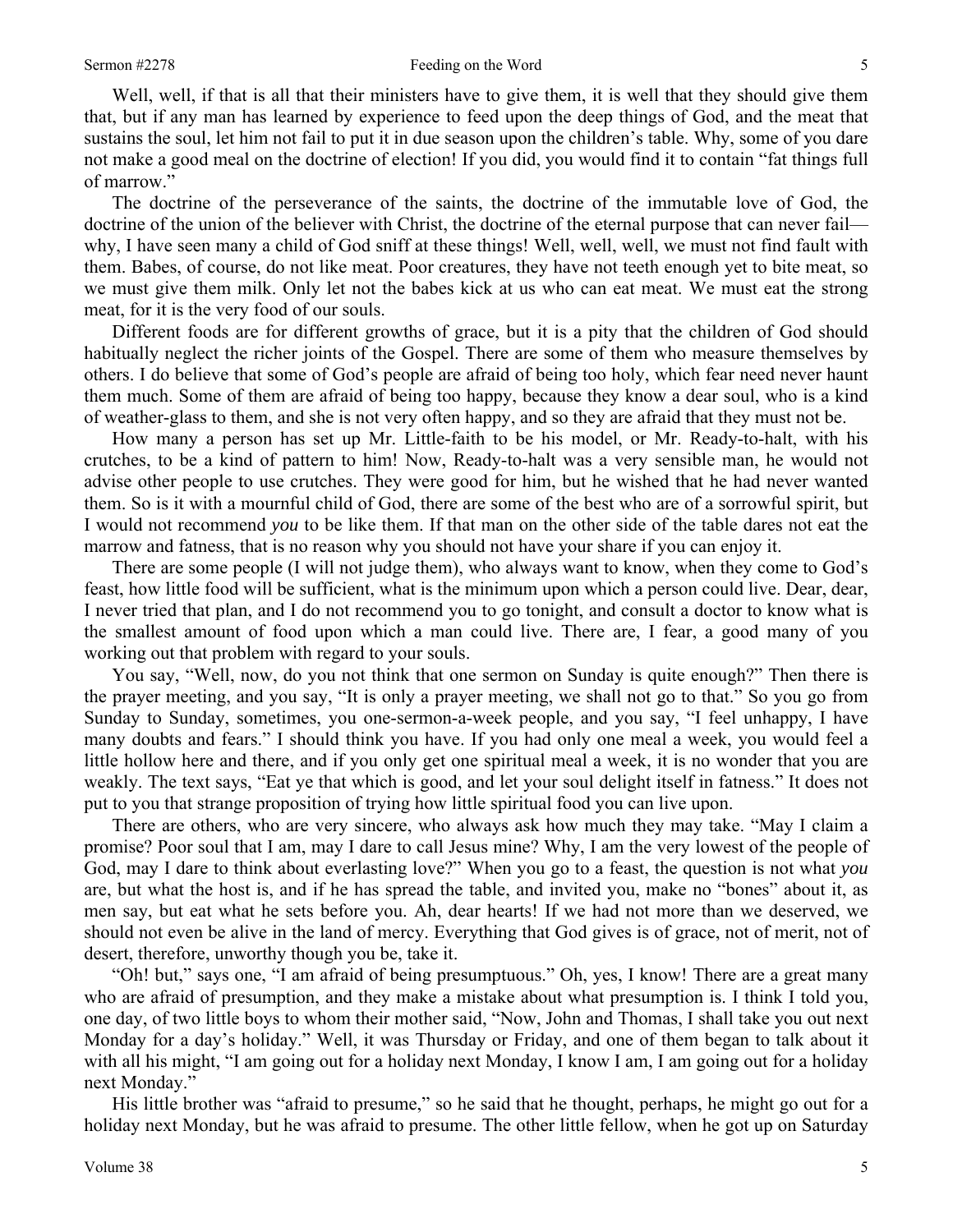morning, said, "Mother, is it Monday yet?" and he was as happy as a lark with the idea that the Monday must come very soon.

Now, which of the two was presumptuous? I do not think that the boy who believed his mother's promise was presumptuous, I think that he was a good, humble, believing child, but I think that the other boy, who argued, "Well, you see, mother cannot afford to take us out, perhaps it will be wet, and mother, perhaps, will not keep her word. She will forget it." I say he was presumptuous, and did not deserve to go at all. You who doubt are vastly more presumptuous than you would be if you would simply believe.

Let me encourage you, dear friends, to put in practice my text, "Eat ye that which is good, and let your soul delight itself in fatness." Feed your souls on precious truths. Do not say, "Oh, that is high doctrine!" My dear friend, you have no business to call doctrine high or low. If it is in God's Word, believe it, and live upon it! "Oh, but those are deep things! Some people even say that they are 'Calvinistic.'" Never mind if they are, they will not hurt you.

I am of the mind of the old lady who said, when she heard a certain preacher, "I like to hear that kind of minister, he is a high Calvary preacher." That was a good mistake to make, I would like to be a "high Calvary preacher," and preach up Jesus Christ and Himself crucified with all my might. Do not be afraid to feed on anything that Christ is, or did, or promised. Fall to with a glorious appetite, "and eat ye that which is good, and let your soul delight itself in fatness." If there are any high enjoyments, raptures, ecstasies, delights, if you lose yourself in heaven begun below, if you can feel the Lord very near you, well, be ready to dance for joy. "Let your soul delight itself in fatness."

But as to holy exercises, such as prayer, and prayer continued, prayer strong and mighty, and such as praise too, that is akin to the music of heaven, do not hold back from them. Go in for them with all your might. "Let your soul delight itself in fatness." Oh, our poor starveling services, our weak, impotent drawings near to God! May we be delivered from them, and may we get into the marrow and fatness of real communion with the Most High!

Above all, do not neglect to feed on what you have not yet received, but what is yours in the hand of Christ. On the glory yet to be revealed, on the glories of the second advent, especially, dwell often, and let your hearts take fire as you think of them, and let your spirit grow strong with an intense delight because HE is coming. He is coming quickly, and who knows when He may appear? Live upon the promise of His coming, and rejoice therein. "Eat ye that which is good, and let your soul delight itself in fatness."

**IV.** Now, my time has gone, and therefore I will not preach upon the fourth head, which was to have been DELIGHT, but I will just say these few words on this part of my theme.

*There is no peril in holy joy,* in delighting yourself in God's Word, and delighting yourself in Christ. You may be as happy as ever you can be, and there will be no danger in it, for "the joy of the Lord is your strength." The joy of the Lord is your safety, the joy of the Lord will be your restoration, if you have wandered away from Him.

*There will be no idleness, or selfishness, produced by this fat feeding*. The more you feed on God's Word, the more you will work for the good of others. You will not say, "I am saved, and therefore I will let others perish." Oh, no! You will have an intense, burning desire to bring others in to feed upon "free grace and dying love." There are none who love the souls of men so much as those who love their Lord much. When they have themselves had much forgiven, and they know it, they go and seek their fellow sinners, and try to bring them to the Savior's feet.

Dear friends, may you get such meals upon the rich things of the Word of God that you may come to *a sacred contentment,* till you shall not say, like Esau, "I have enough," but shall say, like Jacob, "I have all things"! May you be unable to wish for anything more! May you be so complete in Christ, so fully supplied in Him, that you can say, "The Lord is my Shepherd; I shall not want"!

May you also attain to *a sense of holy security,* not of carnal security, for that is dangerous, that is ruinous, but holy security, so that you can say, "I know whom I have believed, and am persuaded that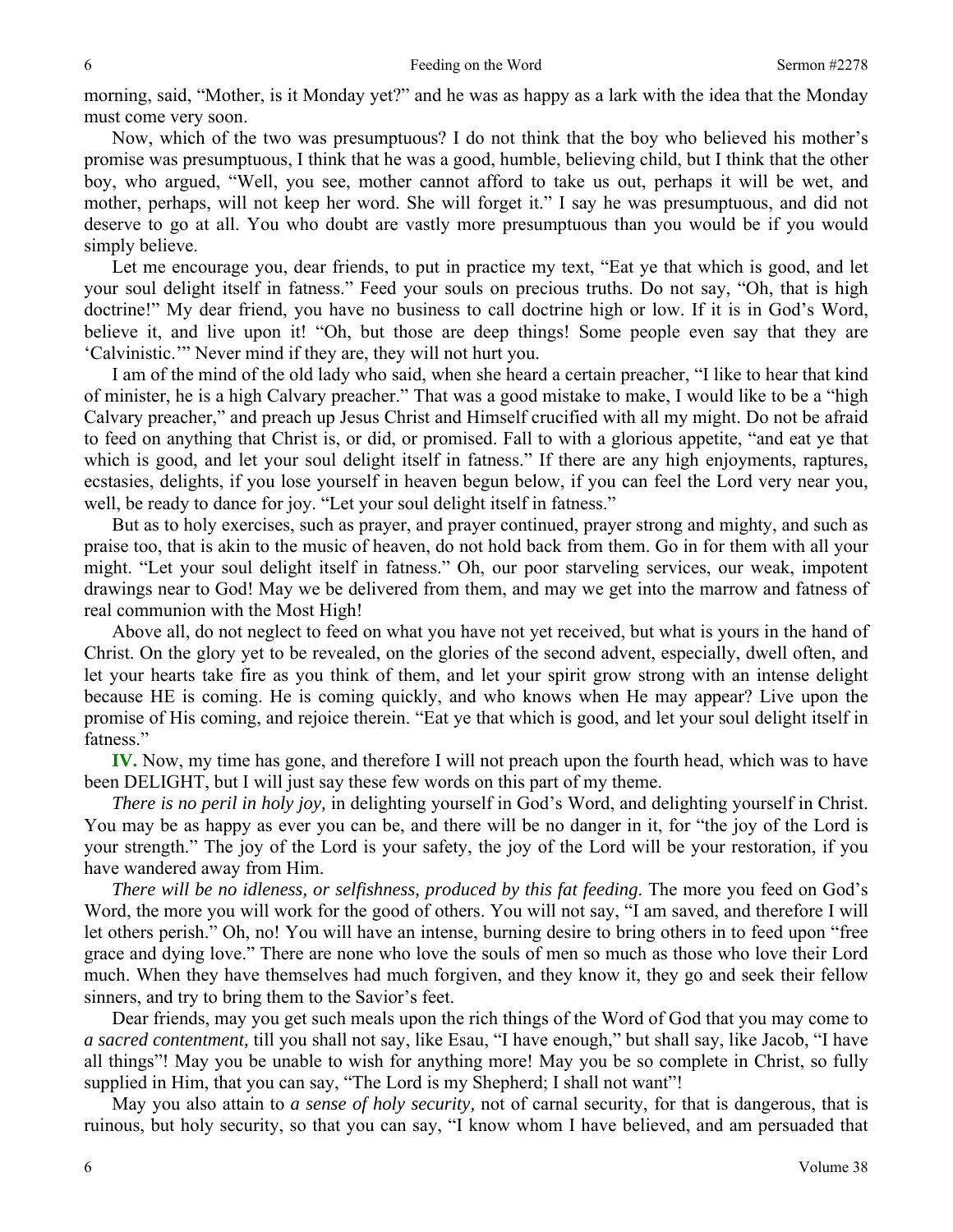He is able to keep that which I have committed unto Him against that day." "Of what persuasion are you?" said one man to another. "Of what persuasion am I? I am of this persuasion, that He is able to keep that which I have committed unto Him." This is a blessed persuasion. May you have it, and keep it all your days!

Then, next, may you come into *a state of perfect rest!* "Rest in the Lord, and wait patiently for Him." "We that have believed do enter into rest." "There remaineth therefore a rest to the people of God." But there is a rest which they enjoy even now, may you get it!

May you also come into *a state of complete resignation to the will of God!* If we sang with our hearts that beautiful hymn (number 691) just now, we are able to leave everything with God, and let Him do what He likes with us. May you just feel that your will is what God's will would have it to be, and that God's will shall be your will! Then you will let your soul delight itself in fatness.

Lastly, may you be filled with *a happy expectancy!* May you be able to say with our poet—

*"My heart is with Him on His throne, And ill can brook delay; Each moment listening for the voice, 'Rise up, and come away.'"* 

Oh, to live in the suburbs of heaven, to get into the vestibule of God's great palace, and to stop there, and hear the singing of the seraphim inside the walls! There is such a thing as feeling, on the Hill Beulah, the breezes from the distant Celestial City. When the wind sets the right way, you may often smell the spices of the glory land where Emmanuel is King and His beloved lie in His bosom forever. I pray that you may all have this. Do not say, "We cannot." Do not fear that you cannot, but rather hearken to the text, and carry it out, "Eat ye that which is good, and let your soul delight itself in fatness."

Oh, that some poor soul would get his first mouthful of Christ tonight! Take Him. I have seen a hungry child sent by his mother to the baker's. There is a little piece of bread put in as a "makeweight," and the poor child eats it on the way home. I give you leave to do that tonight. Carry the truth away with you, and keep it, but eat a bit as you go home. Lay hold on Christ tonight, now, before you leave the Tabernacle.

May His grace enable you to do it, and then sit down, and eat, and eat, and eat forever of this precious, inexhaustible provision of God's infinite love, and to Him shall be glory for ever and ever. Amen.

## **EXPOSITION BY C. H. SPURGEON**

## *ISAIAH 55*

Tonight we shall read that precious chapter of Gospel invitation, the fifty-fifth of Isaiah, which, I hope, you all know by heart.

#### **Verse 1.** *Ho, every one that thirsteth,—*

God would have the attention of sinners, He calls for it. Are not sinners eager for God? Oh, no! It is God who is eager for sinners, and so He calls "Ho!" Men pass by with their ears full of the world's tumult, and God calls, again and again, "Ho! Ho!" Be you rich or poor, learned or illiterate, if you are in need, and especially if you feel your need, "Ho, every one that thirsteth."

**1.** *Come ye to the waters,—*

There are only in one place waters that can quench your thirst, and God calls you that way, "Come ye to the waters."

**1.** *And he that hath no money;*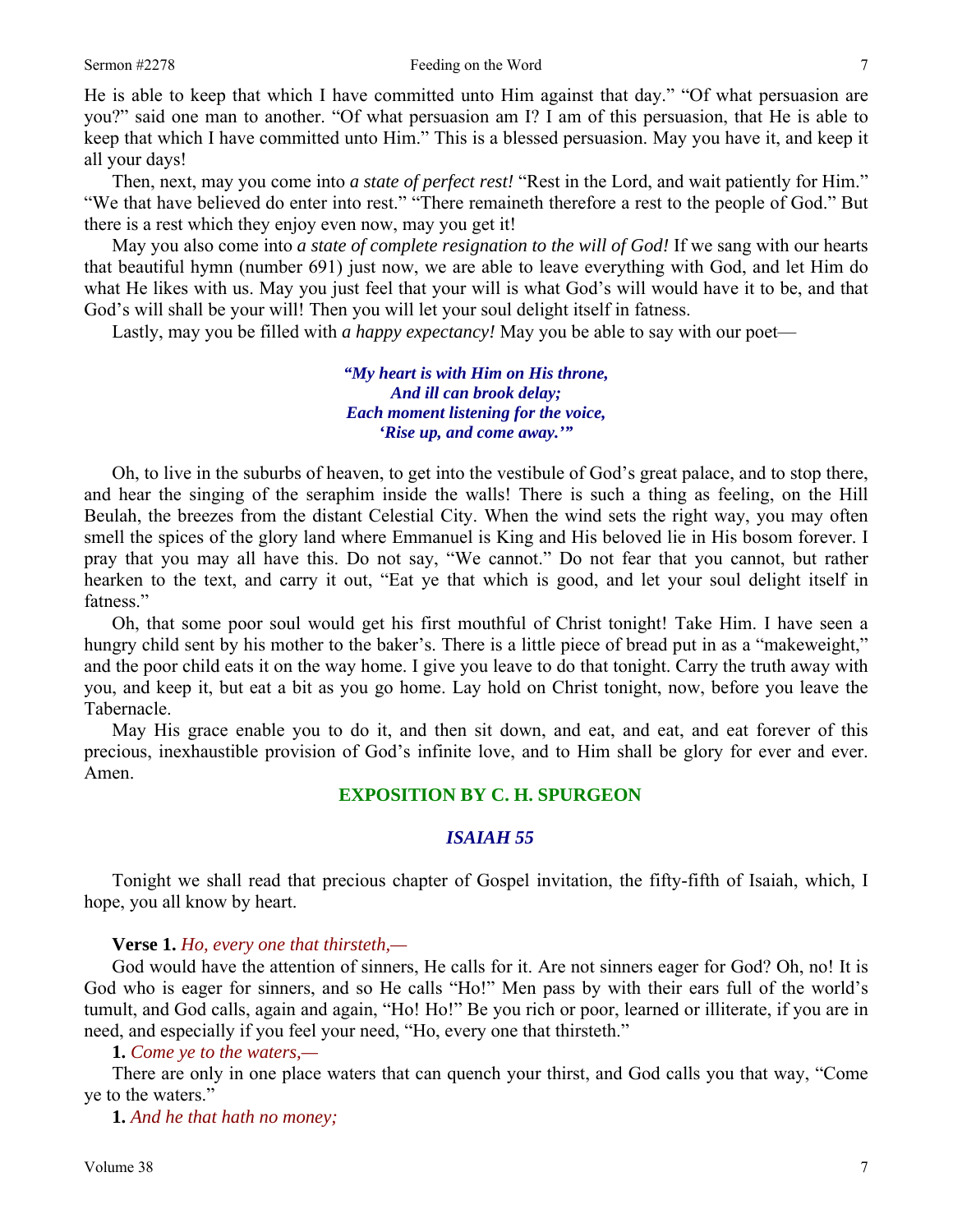Water is a thing that is sold, not given away, in the East, and he that needs it, must buy it. But he who buys from God, has nothing to pay, "He that hath no money."

**1.** *Come ye, buy, and eat; yea, come, buy wine and milk without money and without price.*

See how God's good things grow as we look at them. The first invitation was, "Come ye to the waters," the next was, "Eat," but this one speaks of "wine and milk." Our first idea of the Gospel is very simple, it is water for our thirst. Soon we find that it is food for our hunger. Presently we discover it to be wine for our delight, and milk for our perpetual sustenance. There is everything in Christ, and you want Him. Come and have Him. There is no other preparation needed but that you feel your need of Him.

## *"This He gives you; 'Tis His Spirit's rising beam."*

What a cheering verse this is to begin with!

**2.** *Wherefore do ye spend money for that which is not bread? and your labor for that which satisfieth not?*

If you spend your money for that which is not bread, you are likely to be disappointed. "Oh, but," you say, "I have made many an effort." Yes, I know you have, but if you labor for "that which satisfieth not" I do not wonder that you are not satisfied. Let your past defeats drive you to your God. If you have failed hitherto, so much the more reason why you should listen to the Lord's message. He says to you—

#### **2.** *Hearken diligently unto me,—*

Salvation comes through the ear, more than through the eye. Hearken, hearken, hearken diligently, with both your ears, with all your heart, hearken unto your God.

**2.** *And eat ye that which is good, and let your soul delight itself in fatness.*

If we will hear, and will believe, we shall be satisfied, we shall be delighted, we shall be overjoyed. The Lord can take our thirst away, and give instead a delight in fatness.

#### **3.** *Incline your ear,—*

Hold it near the mouth of the gracious Speaker. Be willing to hear what God has to say. Take out that wool of prejudice that has prevented you from hearkening to God's voice, "Incline your ear."

**3.** *And come unto me: hear, and your soul shall live; and I will make an everlasting covenant with you, even the sure mercies of David.*

"When thus you live, I will make an everlasting covenant with you. I am not the God of the dead, but of the living, and when once, through hearing the divine Word, you have come to life, I will be your God."

#### **4.** *Behold, I have given him—*

One greater than David, even the Beloved of the Lord, the Only-begotten, the Messiah Prince, the King of kings, even Jesus.

**4.** *For a witness to the people, a leader and commander to the people.*

God did not give us an angel to lead us, but He gave us His Son, and He did not merely give us His Son to be an example, but to die for us, to bleed to death on our behalf, to be our Substitute, dying in our place and stead. "I have given him." This is the greatest wonder that ever was. "God so loved the world that he gave his Only-begotten Son," not, "God so loved the saintly, God so loved the earnest, God so loved the moral," but "the world," the commonplace, sinful world, He so loved those who lay dead in trespasses and sins "that he gave his Only-begotten Son, that whosoever believeth in him should not perish, but have everlasting life." And the Father, in giving His Son, gives Him a promise—

**5.** *Behold, thou shalt call a nation that thou knowest not, and nations that knew not thee shall run unto thee because of the LORD thy God, and for the Holy One of Israel; for he hath glorified thee.*

So, brethren, the Gospel must succeed. Christ must have whole nations come to Him, they must come, they shall come, for God has glorified His Son, and He glorifies Him in this among other ways, in bringing nations to His feet. The Gospel is no experiment, there is not a question as to its success. There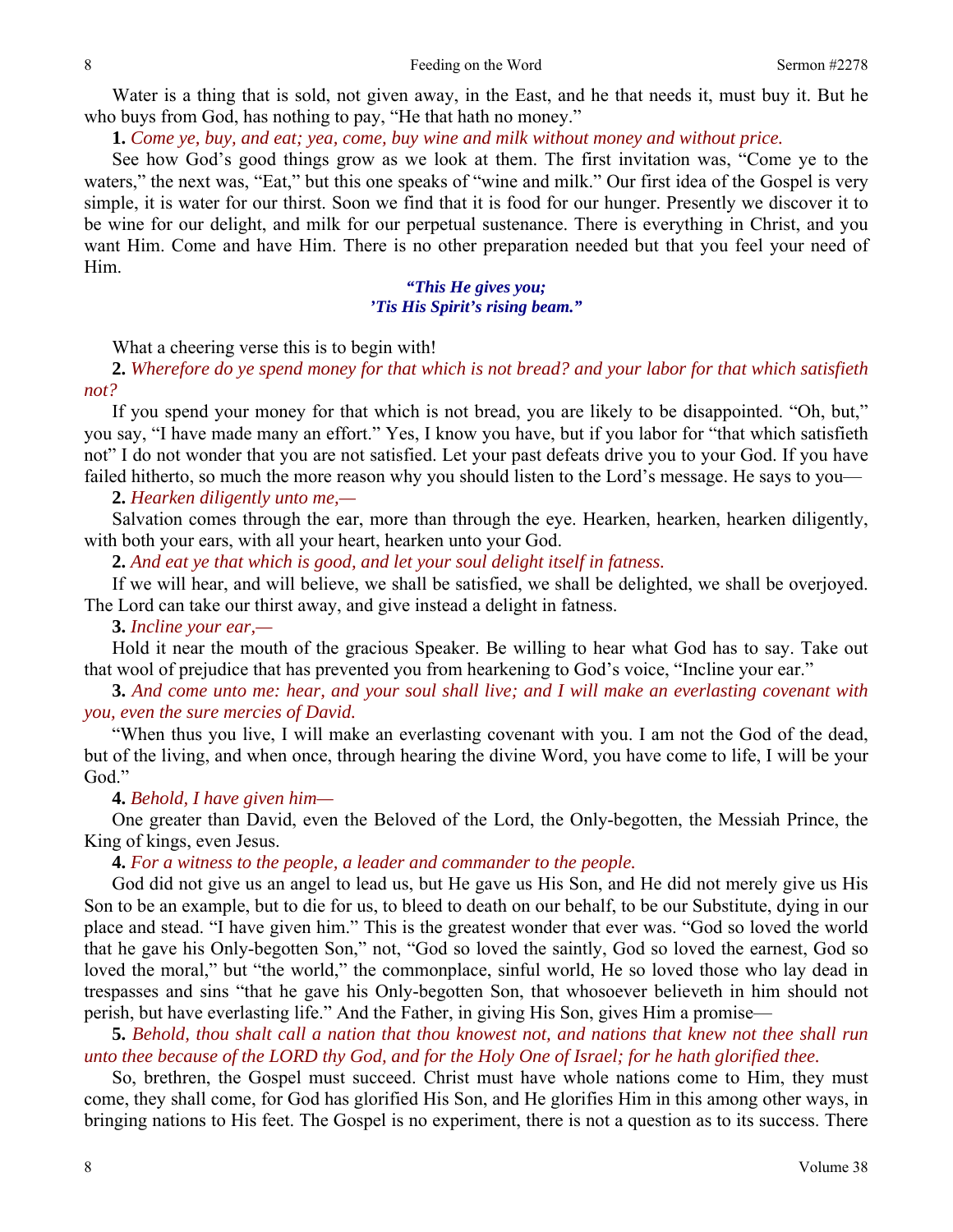may be dark days just now, and our hearts may sink as we look around, but the Father will keep His promise to the Son, and that encourages us to look up in the darkest hour. This fact, which is more than a promise, will never be altered, "He hath glorified thee."

**6.** *Seek ye the LORD while he may be found, call ye upon him while he is near:*

Oh, may the Holy Spirit make every word I read to be effectual with you! God Himself speaks to you tonight, out of a Book which not only *was* inspired, but *is* inspired, and He says tonight, freshly from His own lip to you that have not rest of heart, "Seek ye the LORD while he may be found." He may be found, therefore seek Him. "Call ye upon him while He is near." He is near, therefore call upon Him.

**7.** *Let the wicked forsake his way,—*

Do not let him wait till he has finished this thing, or done the other, or till he has so much to bring in his hand. Let him run away from his old master, and from his old way, and from his old self at once. May God help him so to do!

**7.** *And the unrighteous man his thoughts: and let him return unto the LORD, and he will have mercy upon him; and to our God,—*

Whom we love, and in whom we trust, and who has pardoned us, "to our God."

**7.** *For he will abundantly pardon.* 

The marginal reading is, "He will multiply to pardon." He will pardon, and pardon, and pardon, and pardon, and pardon, and pardon, *ad infinitum*. Enormous as the sin may be, God's pardon shall suffice to put it all away. Is this message too hard for you to believe? Oh, broken heart! does this divine truth seem to you to be too good to be true? Oh, trembling one! does it seem impossible that the righteous God can cast all your sins behind His back, and drown them in the depths of the sea? Listen still to our Lord's gracious words—

**9-11.** *For as the heavens are higher than the earth, so are my ways higher than your ways, and my thoughts than your thoughts. For as the rain cometh down, and the snow from heaven, and returneth not thither, but watereth the earth, and maketh it bring forth and bud, that it may give seed to the sower, and bread to the eater: so shall my word be that goeth forth out of my mouth: it shall not return unto me void, but it shall accomplish that which I please, and it shall prosper in the thing whereto I sent it.*

God's Word is not ineffectual. If you will hear it, it will bless you. When God sends snow and rain, they go not back again. The earth receives them, they sink into her pores, they refresh her secret life. Receive you, O black heart, the Word of God, as the earth receives the snow! O you dry heart, receive the Word as the dry ground receives the shower. It shall not go back again, it shall sink into your inmost soul, it shall save you. God can save you. Believe it, receive His Word into your heart, and it shall save you. Mark who you are, who are spoken to in the first and second verses, you who are thirsty, you who have no money, you who have labored, and are disappointed with the fruit of your toil.

**12.** *For ye shall go out with joy,—*

You poor people who are invited to come to the waters, you who have nothing of your own, "Ye shall go out with joy."

## **12.** *And be led forth with peace:*

To some places you can "go" by yourselves, to others you must be "led," but in either case you shall have "joy" and "peace."

**12.** *The mountains and the hills shall break forth before you into singing,—*

They do not look like singing, do they? They look as if their only music would be the howling of the wild winds about their brow, or the roaring of the wild beasts along their sides, but for you, for you, ye thirsty ones, they shall break forth into singing.

**12.** *And all the trees of the field shall clap their hands.* 

Trees seem to have little sympathy with weary hearts, but when weary hearts find peace with God in Christ, as I trust some will tonight, then even the trees of the field seem to be in harmony with man, and they clap their hands in jubilant exultation.